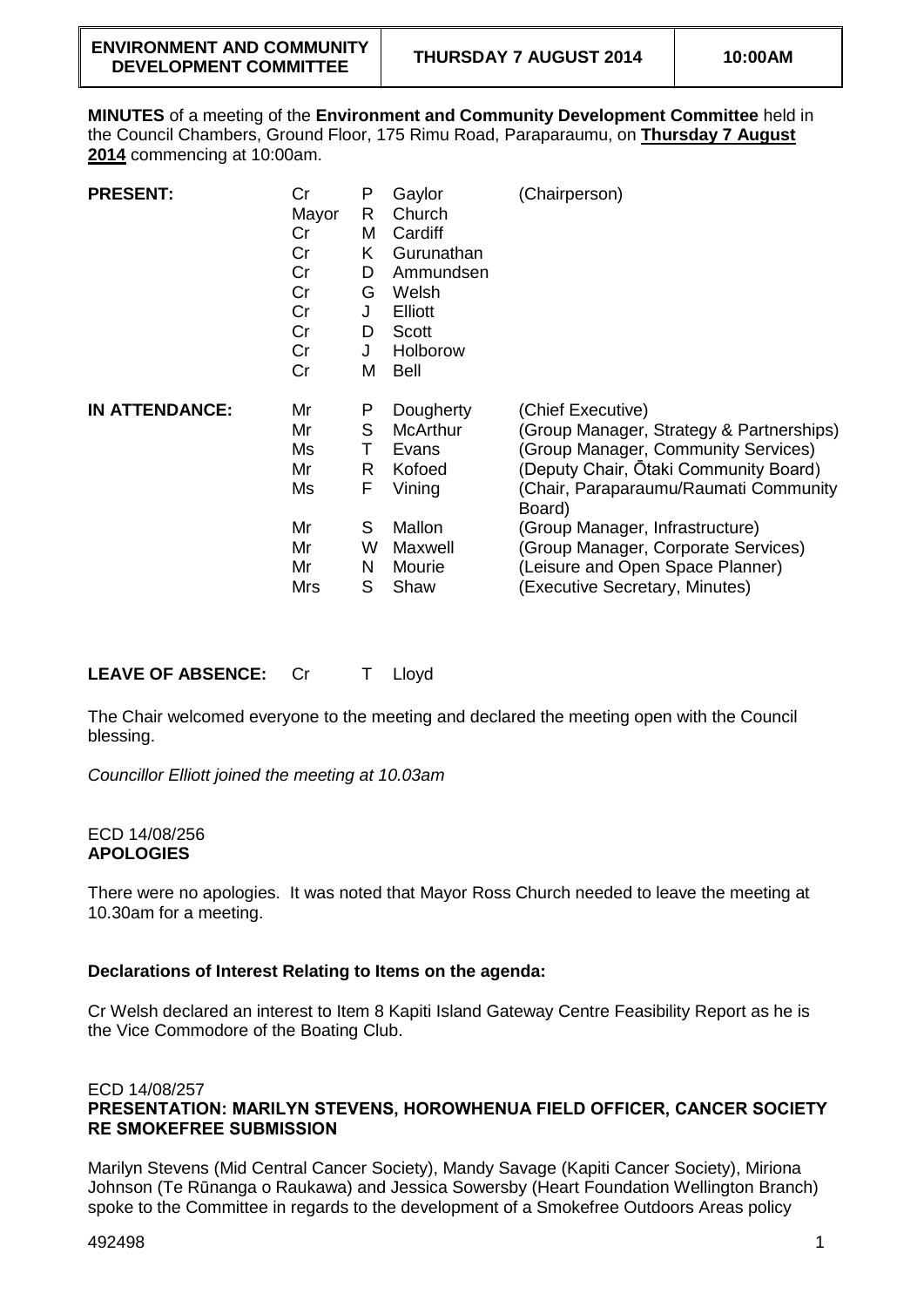proposal. They congratulated the Council on the Smokefree Parks and Playgrounds Policy developed in 2007 and implemented from December 2008.

The Cancer Society Central District and Kapiti Coast, the Heart Foundation, Te Rūnanga o Raukawa and Regional Public Health recommend that:

- Kāpiti Coast District Council includes the New Zealand Smokefree 2025 goal in their longterm plan.
- Kāpiti Coast District Council review current signage in playgrounds, parks and sports grounds in regards to number, size and visibility of them.
- Kāpiti Coast District Council develops a Smokefree/Auahi Kore policy for outdoor public areas and Council and additional new areas and events.

Regional Public Health has offered a \$2,000 grant to assist with this policy.

The following points emerged from discussions:

- having larger Smokefree signs:
- consultation with the Community;
- Council would not be able to respond to complaints around Smokefree areas;
- there is no budget assigned to this work currently.

# *The Mayor left the meeting at 10.35am.*

It was agreed that Council Staff would bring a report back to the Committee outlining the process which was undertaken to develop the current policy and scoping and a staged approach to work with partners to support the Government's Smokefree 2025 goal.

### ECD 14/08/258 **PUBLIC SPEAKING**

- 1. Sylvia Irwin spoke about the Tasman Lakes Subdivision Management Plan Group being reinstated , Road safety issues at Tasman Lakes and Smart Meters.
- 2. Jennifer James spoke about Smart Meters with a focus on how the meters can affect your health.

*Cr Bell left the meeting at 10.56am and returned at 10.58am.*

Cr Scott asked if Council Staff could find out if we have received any information from Advance Metering Services Ltd in regards to installation of Smart Meters.

# **CHAIRPERSON'S/MEMBERS' BUSINESS**

# **(a) Public Speaking time responses**

Council would provide a written response to Sylvia Irwin's questions.

# **(b) Leave of Absence**

None was requested.

492498 2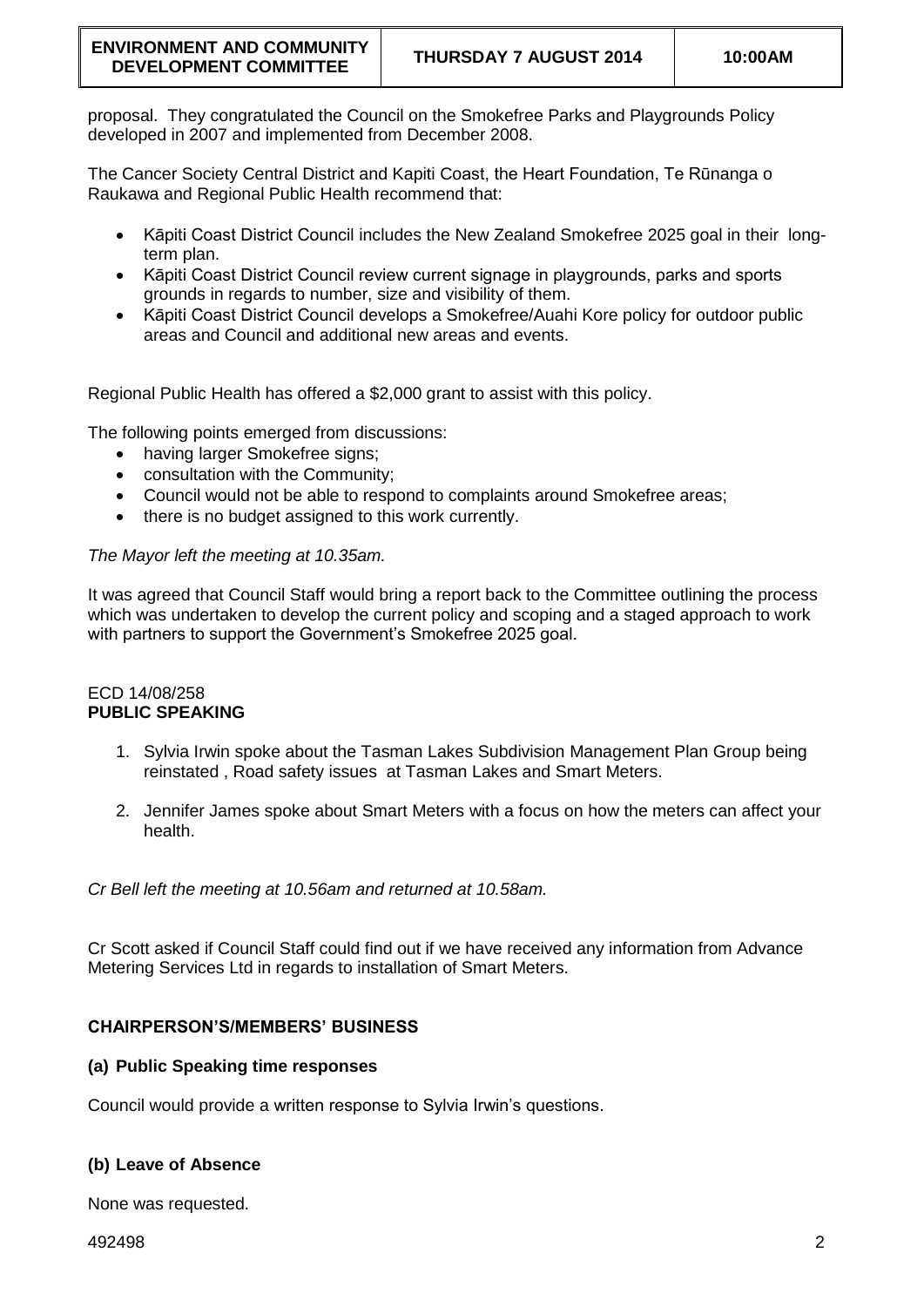# **(c) Matters of an Urgent Nature**

There were no matters of urgent nature.

### ECD 14/08/259 **KAPITI ISLAND GATEWAY CENTRE FEASIBILITY REPORT (SP-14-1150)**

The purpose of this report was to present the feasibility study for the Kāpiti Island Centre Gateway.

Ross Corbert and Tim Burns from TRC Tourism gave an overview of the feasibility report.

The following points emerged from discussions. Diverse parties could be interested, for example:

- Working with Rotary Pathways to complete the boardwalk;
- Minister of Conservation was supportive of this idea but there was no funding for it;
- Businesses in the District:
- $\bullet$  Iwi.

It was noted that Councillors would like to see some work happening in this area in the short term with respect to biosecurity needs and Tikotu Stream could be a feature for this area.

### *The Mayor re-joined the meeting at 11.29am*

On timing, it was suggested that it would be useful to monitor the visitor numbers to Kāpiti Island for a year and then review.

# **MOVED (Gaylor/Cardiff)**

**That the Committee receives the Kāpiti Island Gateway Centre Feasibility Study as attached in Appendix 1 to report SP-14-1150.** 

**That the Council works with key stakeholders and potential funders to explore opportunities for creating a Gateway Centre including short term improvements if funding is available.**

# **CARRIED**

It was noted that Councillor Welsh abstained from voting due to his declared interest in the item.

Councillor Elliott proposed the following motion.

That the Council consults with the community to gauge whether or not there is an interest in a community owned trust to own and operate the building.

The motion lapsed for want of a seconder.

*The meeting adjourned at 11.55am and reconvened at 12.04pm*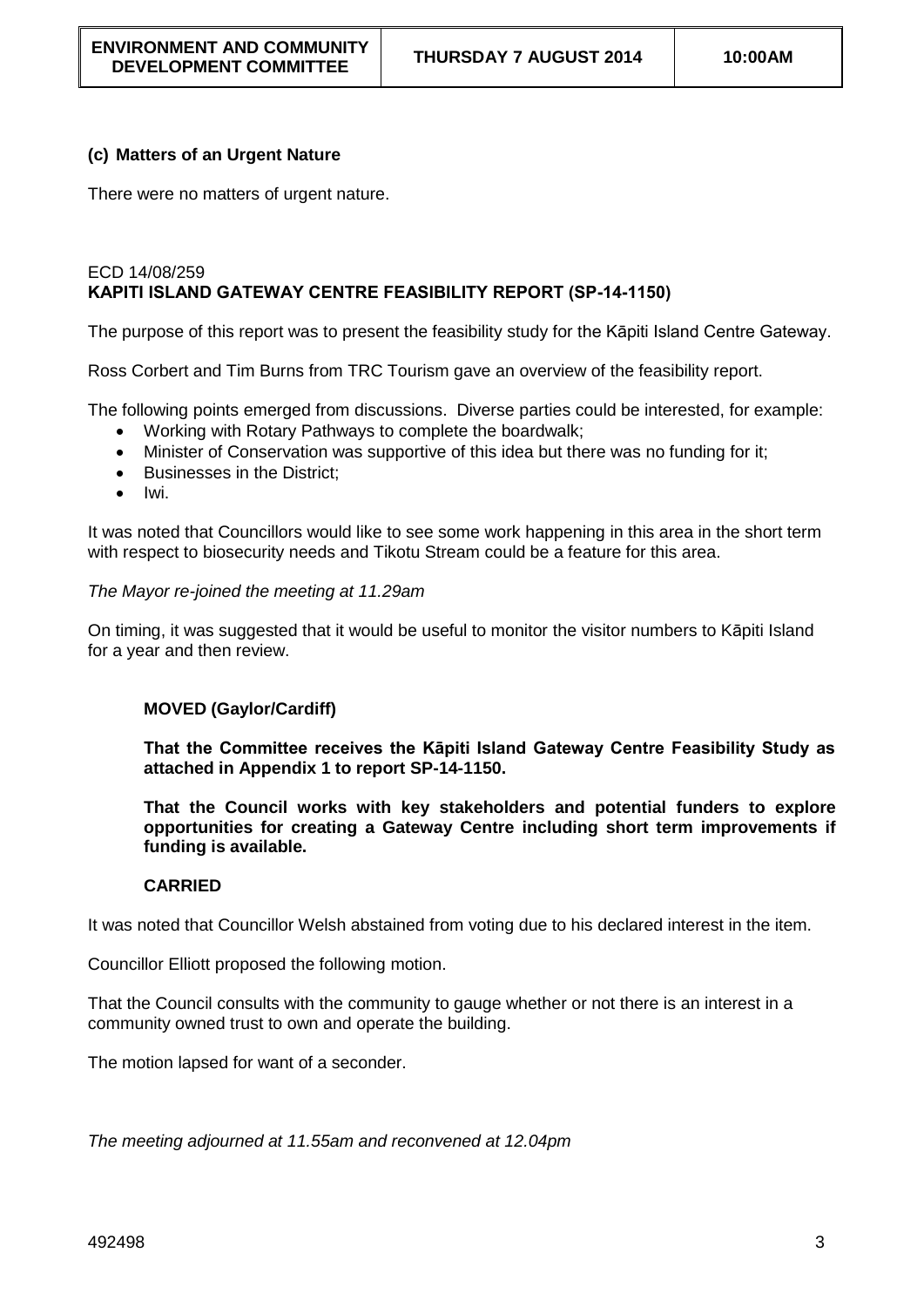### ECD 14/08/260 **PRESENTATION: BARRY LUCINSKY**

Malcolm Thomas from Silaca Glass Crushers gave an update. He had also presented to the Mayoral Forum.

Barry Lucinsky gave an update on the awards he has received including Kāpiti Coast District Council Civic Award, Finalist Senior New Zealander of the Year, Semi Finalist New Zealand of the year, Semi Finalist Innovator of the year all from 2013 and also gave a summary of his travels to Australia in relation to glass crushing.

### ECD 14/08/261 **PROPOSED DISTRICT POLICY FOR TREES ON COUNCIL ADMINISTERED LAND (CS-13- 1088)**

Nathan Mourie, Leisure and Open Space Planner spoke to this report.

The following points emerged from discussions:

- Council staff were working with Electra on processes around trees;
- Have a vision statement so the Community understand Council's intent;
- The issues around pollarding, this section needed to be looked at:
- Discussions around medicinal plants and fruit trees;
- Issues around commemorative trees.

The draft policy would be amended to reflect the agreed changes. The issue around Paraparaumu Primary School trees obstructing signage would also be examined.

#### **MOVED (Welsh/Ammundsen)**

**That the Committee recommends that the District Policy for Trees on Council Administered Land referenced in Appendix 1 of report CS-13-1088 be sent to Community Boards for feedback, distributed for public consultation and submissions considered within the framework of the policy prior to adoption.**

#### **CARRIED**

ECD 14/08/262 **LEASE CONCESSION TO OCCUPY LAND AT KAITAWA RESERVE, THE SCOUT ASSOCIATION OF NEW ZEALAND (PARAPARAUMU SCOUT GROUP) (CS-12-764)**

#### **MOVED (Scott/Bell)**

**That Council enters into a concession for 10 years with two further 10 year rights of renewal, commencing 01 September 2014 with The Scout Association of New Zealand (Paraparaumu Scout Group), for the land at Kaitawa Reserve shown in Appendix 2 to report CS-12-764 at an annual rental set by the Council in the Long Term Plan or Annual Plan.**

#### **CARRIED**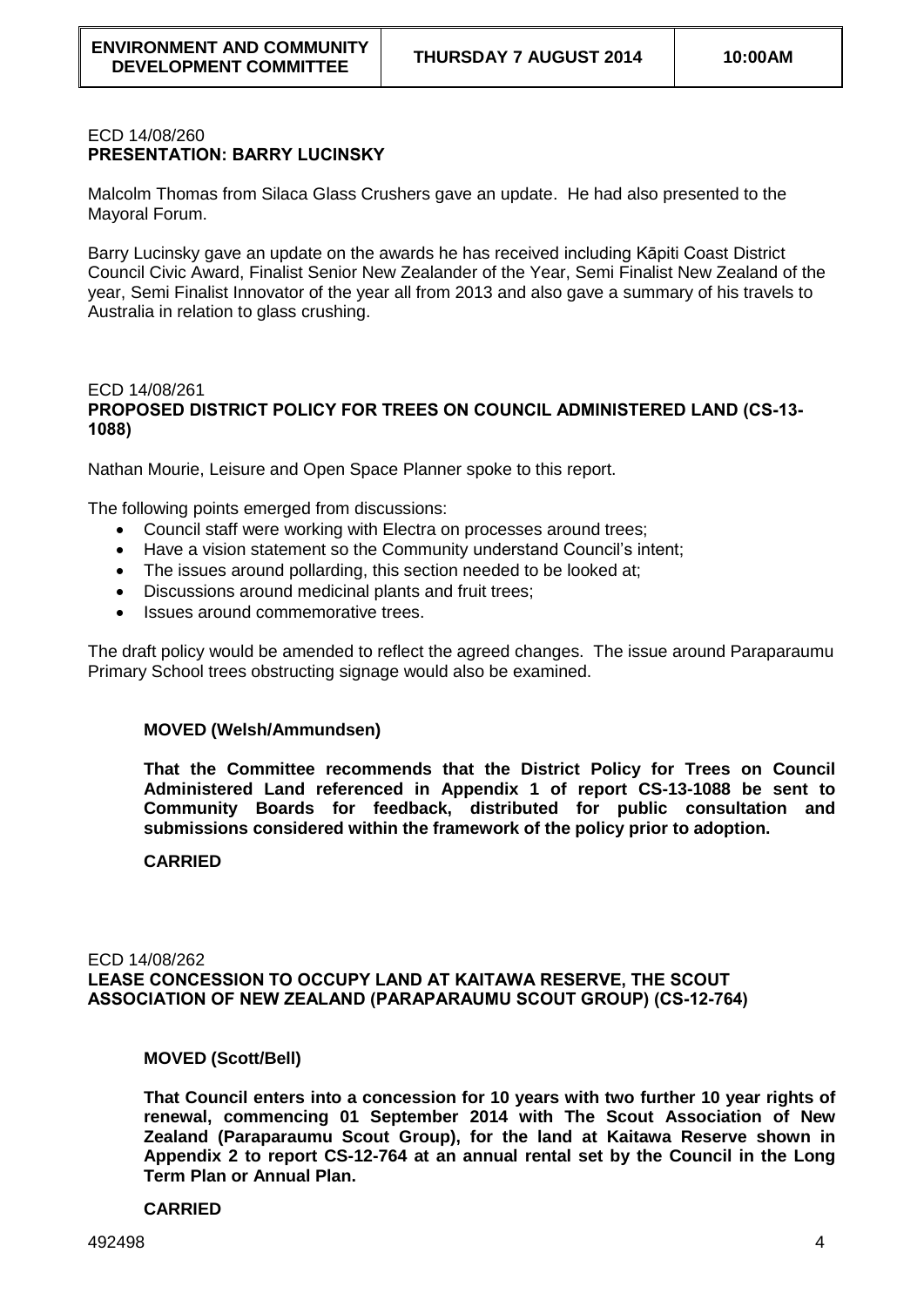#### ECD 14/08/263

**LEASE CONCESSION TO OCCUPY LAND AT TE ATIAWA PARK, THE SCOUT ASSOCIATION OF NEW ZEALAND (PARAPARAUMU BEACH SCOUT GROUP) (CS-12-760)**

### **MOVED (Ammundsen/Bell)**

**That the Committee gives approval to enter into a concession for 10 years with two further 10 year rights of renewal, commencing 01 September 2014, with The Scout Association of New Zealand (Paraparaumu Beach Scout Group), for the land at Te Atiawa Park shown in Appendix 2 to report CS-12-760 at an annual rental set by the Council in the Long Term Plan or Annual Plan.**

### **CARRIED**

#### ECD 14/08/264

**LEASE CONCESSION TO OCCUPY LAND AT RUSSELL RESERVE, THE SCOUT ASSOCIATION OF NEW ZEALAND (WAIKANAE) (CS-13-786)**

#### **MOVED (Gurunathan/Welsh)**

**That the Committee gives approval to enter into a concession for 10 years with two further 10 year rights of renewal, commencing 01 September 2014, with The Scout Association of New Zealand (Waikanae Scout Group) for the land at Russell Reserve shown in Appendix 2 to report CS-13-786 at an annual rental set by the Council in the Long Term Plan or Annual Plan.**

**CARRIED**

### ECD 14/08/265 **CONFIRMATION OF MINUTES**

# **MOVED (Ammundsen/Elliott)**

**That the minutes of the 26 June 2014 meeting of the Environment and Community Development Committee be confirmed as a true and accurate record.** 

#### **CARRIED**

#### ECD 14/08/266 **MATTERS UNDER ACTION**

The Chair advised that the Raumati Pool Feasibility Plan was on hold.